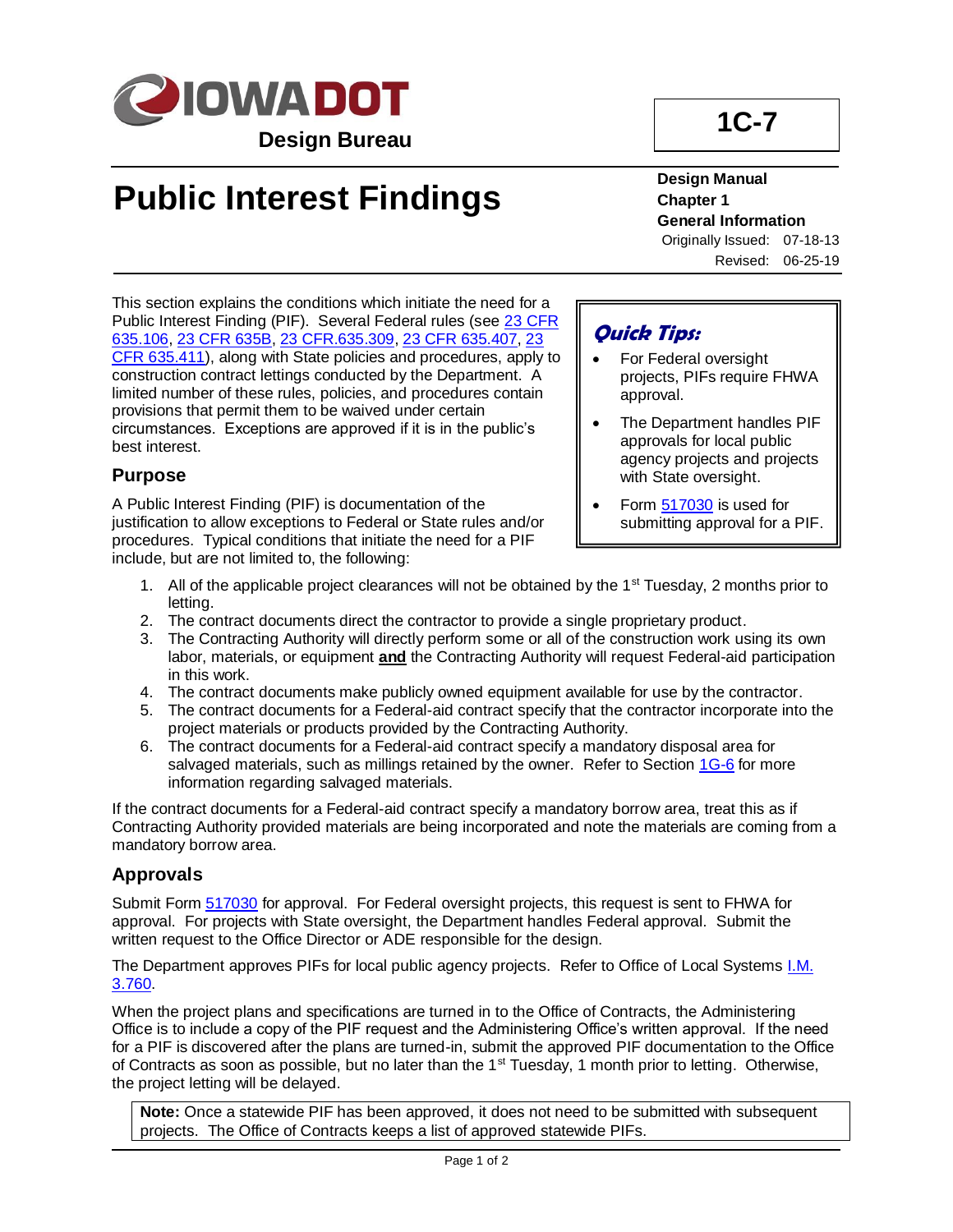### **Filling in Form [517030](https://forms.iowadot.gov/FormsMgt/External/517030.doc)**

Form 517030 is a fillable Word document. Click on the condition(s) that applies and supply required information.

- For Statewide PIFs, type in "Statewide" for Project Number.
- Fill in Project Description with the project description found in **PSS**.
- If a proprietary product is being specified, a catalog cut can be included.
- If a mandatory borrow area is being specified, include this in #5 of the form. Use "other" and note a mandatory borrow area is being used. Provide an explanation of the need for the borrow.